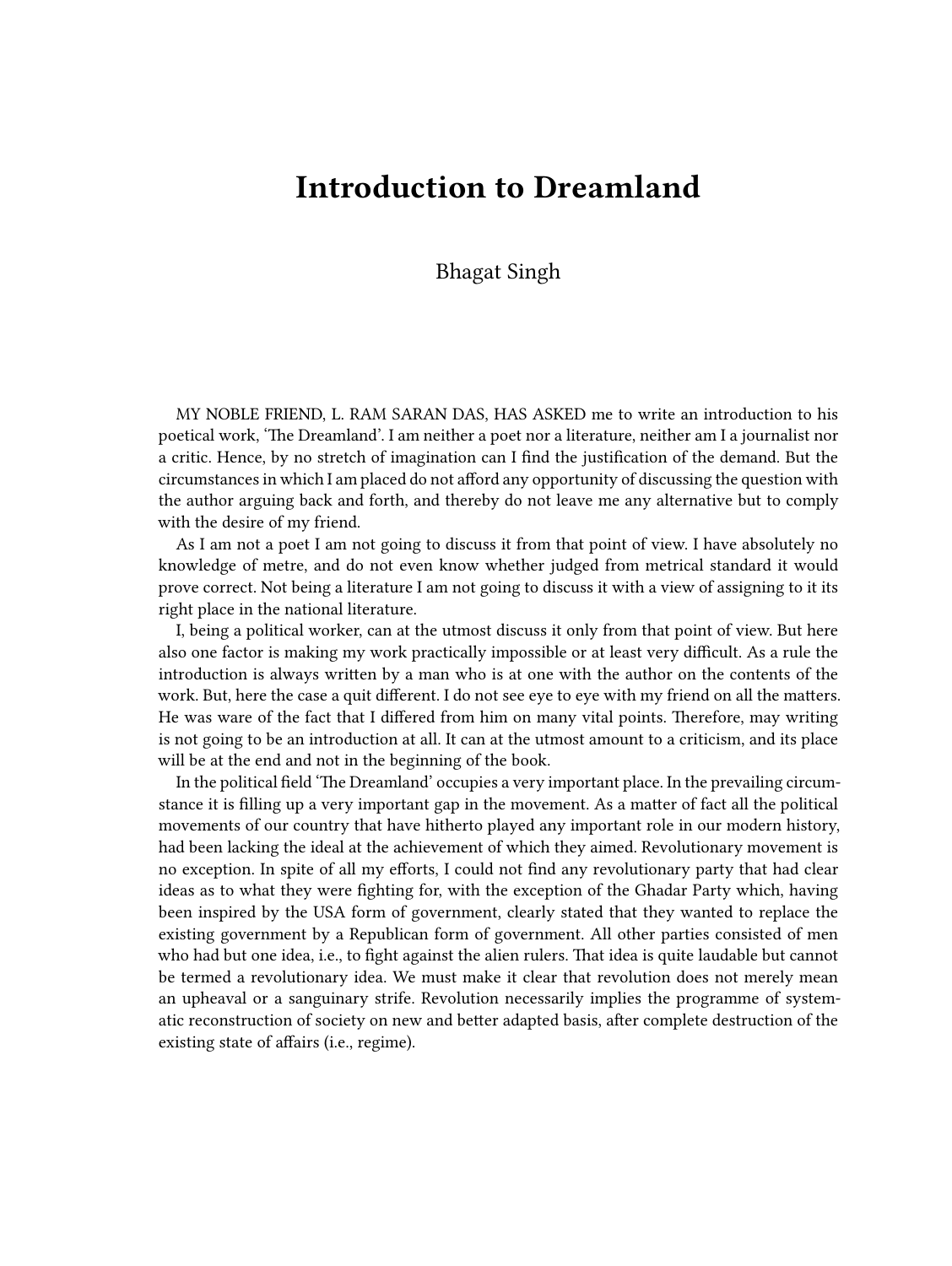In the political field the liberals wanted some reform under the present government, while the extremists demanded a bit more and were prepared to employ radical means for the same purpose. Among the revolutionaries, they had always been in favour of extreme methods with one idea, i.e., of overthrow the foreign domination. No doubt, there had been some who were in favour of extorting some reforms through those means. All these movement cannot rightly be designated as revolutionary movement.

But L. Ram Saran Das is the first revolutionary recruited formally in the Punjab by a Bengali absconder in 1908. Since then he had been in touch with the revolutionary movements and finally joined the Ghadar Party but retaining his old ideas that people held about the ideal of their movement. It has another interesting fact to add to its beauty and value. L. Ram Saran Das was sentenced to death in 1915, and the sentence was later on commuted to life transportation. Today, sitting in the condemned cells myself, I can let the readers know as authoritatively that the life imprisonment is comparatively a far harder lot than that of death. L. Ram Saran Das had actually to undergo fourteen years of imprisonment. It was in some southern jail that he wrote this poetry. The then psychology and mental struggle of the author has stamped its impressions upon the poetry and makes it all the more beautiful and interesting. He had been struggling hard against some depressing mood before he had decided to write. In the days when many of his comrades had been let off on undertakings and the temptation had been very strong for everyone and for him, too and when the sweet and painful memories of wife and children had added more to the work. Hence, we find the sudden outburst in the opening paragraph:

"Wife, children, friends that me surround

Were poisonous snakes all around."

He discusses philosophy in the beginning. This philosophy is the backbone of all the revolutionary movement of Bengal as well as of the Punjab. I differ from him on this point very widely. His interpretation of the universe is teleological and metaphysical, which I am a materialist and my interpretation of the phenomenon would be causal. Nevertheless, it is by no means out of place or out of date. The general ideal that are prevailing in our country, are more in accordance with those expressed by him. To fight that depressing mood he resorted to prayers as is evident that the whole of the beginning of the book is devoted to God, His praise, His definition. Belief in God is the outcome of mysticism which is the natural consequence of depression. That this world is 'Maya' or Mithya', a dream or a fiction, is clear mysticism which has been originated and developed by Hindu sages of old ages, such as Shankaracharya and others. But in the materialist philosophy this mode of thinking has got absolutely no place. But this mysticism of the thinking has got absolutely no place. But this mysticism of the author is by no means ignoble or deplorable. It has its own of them are doing very productive labour. The only difference that the socialist society expects is that the mental workers shall no longer be regarded superior to the manual workers shall no longer be regarded superior to the manual workers.

L. Ram Saran Das's idea about free education is really worth considering, and the socialist government has adopted somewhat the same course in Russia.

His discussion about crime is really the most advanced school of thought. Crime is the most serious social problem which needs a very tactful treatment. He has been in jail for the better part of his life. He has got the practical experience. At one place he employs the typical jail terms, 'the light labour, the medium labour and the hard labour', etc. Like all other socialists he suggests that,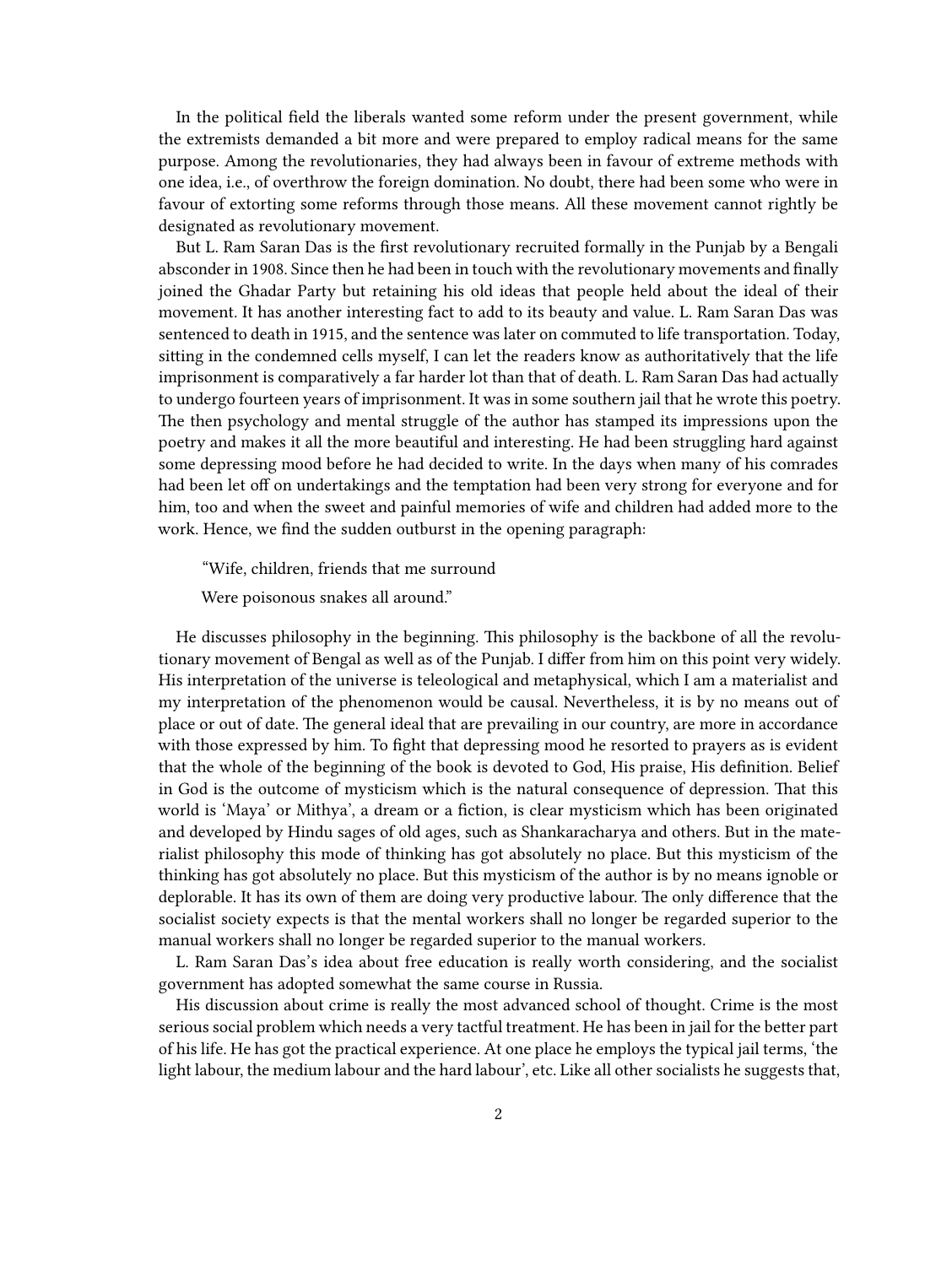instead of retribution, i.e., retaliation the reformative theory should form the basis of punishment. Not to punish but to reclaim should be the guiding principle of the administration of justice. Jails should be reformatories and not veritable hells. In this connection the readers should study the Russian prison system.

While dealing with militia he discusses war as well. In my opinion war as an institution shall only occupy a few pages in the Encyclopaedia then, and war materials shall adorn the no conflicting or diverse interests that cause war.

At the utmost we can say that war shall have to be retained as an institution for the transitional period. We can easily understand if we take the example of the present-day Russia. There is the dictatorship of the proletariat at present. They want to establish a socialist society. Meanwhile they have to maintain an army to defend themselves against the capitalist society. But the waraims would be different. Imperialist designs shall no more actuate our dreamland people to wage wars. There shall be no more war trophies. The revolutionary armies shall march to other lands not to rulers down from their thrones and stop their blood-sucking exploitation and thus to liberate the toiling masses. But, there shall not be the primitive national or racial hatred to goad our men to fight.

World-federation is the most popular and immediate object of all the free thinking people, and the author has well dilated on the subject, and his criticism of the so-called League of Nations is beautiful.

In a footnote under stanza 571 (572) the author touches, though briefly, the question of methods. He says: "Such a kingdom cannot be brought about by physical violent revolutions. It cannot be forced upon society from without. It must grow from within… This can be brought about by the gradual process of Evolution, by educating the masses on the lines mentioned above", etc. This statement does not in itself contain any discrepancy. It is quite correct, but having not been fully explained, is liable to crate some misunderstanding, or worse still, a confusion. Does it mean that L. Ram Saran Das has realised the futility of the cult of force? Has he become an orthodox believer in non-violence? No, it does not mean that.

Let me explain what the above quoted statement amounts to. The revolutionaries know better than anybody else that the socialist society cannot be brought about by violent means, but that it should grow and evolve from whitin. The author suggests education as the only weapon to be employed. But, everybody can easily realise that the present government here, or, as a matter of fact, all the capitalist governments are not only not going to help any such effort, but on the contrary, suppress it mercilessly. Then, what will his 'evolution' achieve? We the revolutionaries are striving to capture power in our hands and to organize a revolutionary government which should employ all its resources for mass education, as is being done in Russia today. After capturing power, peaceful methods shall be employed for constructive work, force shall be employed to crush the obstacles. If that is what the author means, then we are at one. And I am confidant that it is exactly this what he means.

I have discussed the book at great length. I have rather criticised it. But, I am not going to ask any alteration in it, because this has got its historical value. These were the ideas of 1914–15 revolutionaries.

I strongly recommend this book to young men in particular, but with a warning. Please do not read it to follow blindly and take for granted what is written in it. Read it, criticise it, think over it, try to formulate your own ideas with its help.